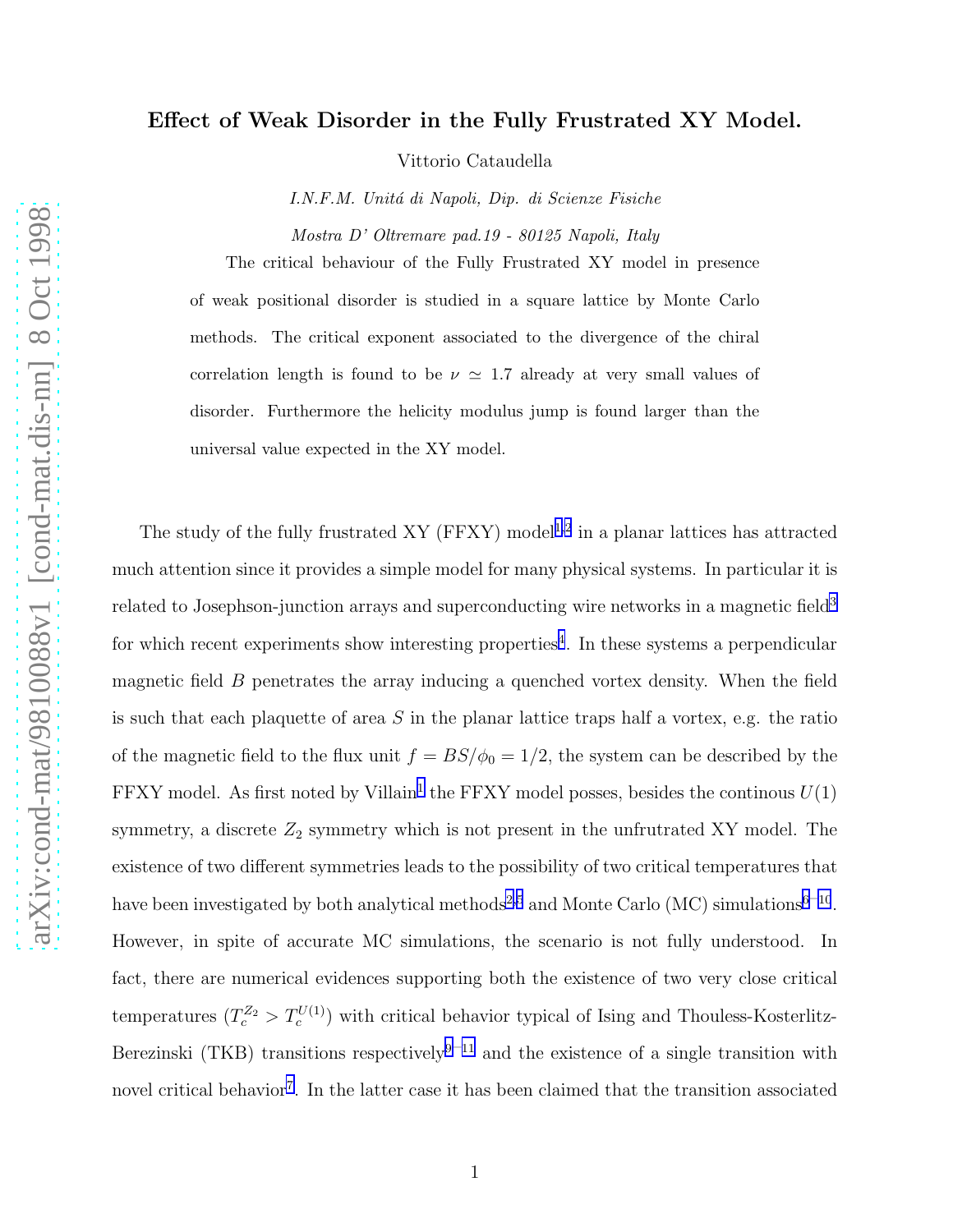to the  $Z_2$  symmetry is characterized by a correlation length critical exponent  $\nu$  lower than that expected in the Ising case.

Recent experiments on Nb wire networks<sup>[4](#page-5-0)</sup> in an external magnetic field have shown that the critical exponent  $\nu$  which can be extracted by the scaling of current-voltage (I-V) characteristics, is in agreament neither with a Ising-like exponent  $(\nu = 1)$  nor with the value suggested in Ref.<sup>[[7](#page-5-0)</sup>] ( $\nu \simeq 0.83$ ). On the contrary, the scaling of the experimental data suggests a much larger value.

The aim of the present work is to investigate if the effect of weak quenched disorder in the FFXY model is able to change the critical behaviour of the system and to explain the unexpected critical behaviour.

The hamiltonian of the FFXY model is

$$
H = -J \sum_{\langle ij \rangle} \cos(\theta_i - \theta_j - A_{i,j}), \tag{1}
$$

where  $\theta_i$  is the phase in the site i and

$$
A_{i,j} = \frac{2\pi}{\phi_0} \int_i^j \vec{A} \cdot d\vec{l} \tag{2}
$$

is the line integral of the vector potential along the line  $(i - j)$  and  $\phi_0$  is the flux quantum. In order to simulate positional disorder we consider a uniform distribution of the  $A_{i,j}$  whose average value  $\langle A_{i,j} \rangle$  is equal to  $\pi$  every second column and zero otherwise. The disorder configuration is thus specified by the probability distribution

$$
p(A_{i,j}) = \begin{cases} \frac{1}{2\phi_m} & -\phi_m < (A_{i,j} - \langle A_{i,j} \rangle) < \phi_m \\ 0 & \text{otherwise} \end{cases}
$$
 (3)

The parameter  $\phi_m$  controls the degree of randomness and is related to the variance according to  $\sigma^2 = \phi_m^2/3$ .

Of course, the presence of positional disorder effects the behaviour of the model. In fact it has been shown by renormalization group techniques<sup>[12](#page-5-0)</sup> and Monte Carlo simulations<sup>[14](#page-6-0)</sup> that the critical temperatures associated to both  $Z_2$  and  $U(1)$  simmetries decrease with increasing disorder. It has been also suggested for the  $U(1)$  transition a reentrant behaviour, even if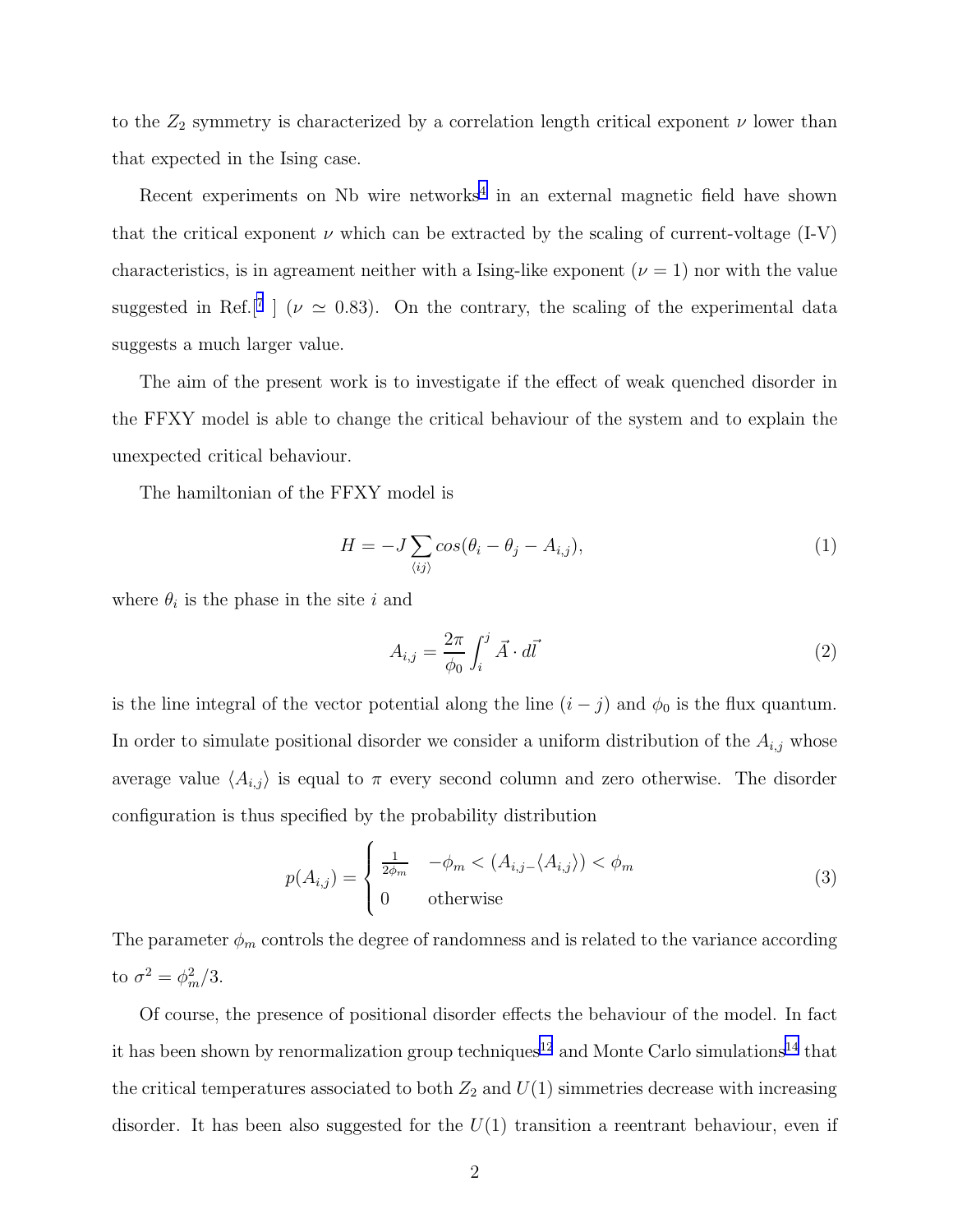<span id="page-2-0"></span>recent work on the disordered unfrustrated XY model seems to exclude this possibility<sup>[15](#page-6-0)</sup>. However, the critical behaviour that characterize the Ising-like and the TKB transitions have not been studied to our knowledge. In particular, the study of the critical exponent  $\nu$ associated to the divergence of the coherence lenght of the Ising-like transitions is interesting in view of its possible connection with the  $I - V$  characteristics reported by Ling<sup>[4](#page-5-0)</sup>. In fact the experimental data I-V, or equivalently the data J-E, scale very well according to the  $relation<sup>16</sup>$  $relation<sup>16</sup>$  $relation<sup>16</sup>$ 

$$
E = J | T - T_c |^{\nu z} G(J | T - T_c |^{-\nu})
$$
\n(4)

where the dynamical critical exponent z is found to be about 2 and  $\nu = 1.7 \pm 0.5$ . This type of scaling is consistent with the reasonable assumption that the relevant excitations that contribute to the critical behaviour of the I-V characteristic are domain-wall.

In order to obtain an estimation of  $\nu$  we have calculated the Binder's cumulant of the staggered magnetization M

$$
U = 1 - \frac{\langle M^4 \rangle}{3 \langle M^2 \rangle^2}.
$$
\n<sup>(5)</sup>

where  $M$ , associated to the chirality of each plaquette, is defined as

$$
M = \frac{1}{L^2} \mid \sum_{\vec{r}} (-1)^{r_x + r_y} m_{\vec{r}} \mid . \tag{6}
$$

In eq. (6) the chirality  $m_r$  is the rotation of the current around a plaquette

$$
m = \frac{1}{\sqrt{8}} (sin\phi_{12} + sin\phi_{23} + sin\phi_{34} + sin\phi_{41})
$$
\n(7)

where  $\phi_{ij}$  is the phase difference at the edges of the plaquette.

Binder's cumulant allows an accurate estimation of the critical temperature associated to the ordering of the plaquette chirality (Ising-like transition). In fact  $U(T_c, L)$  does not depend on lattice size L for large systems and, then,  $T_c$  can be identified without making any assumption on the critical exponents. Once a satisfactory estimation of  $T_c$  is obtained the critical exponent  $\nu$  is estimated through a data collapsing with the parameter  $\nu$  only. The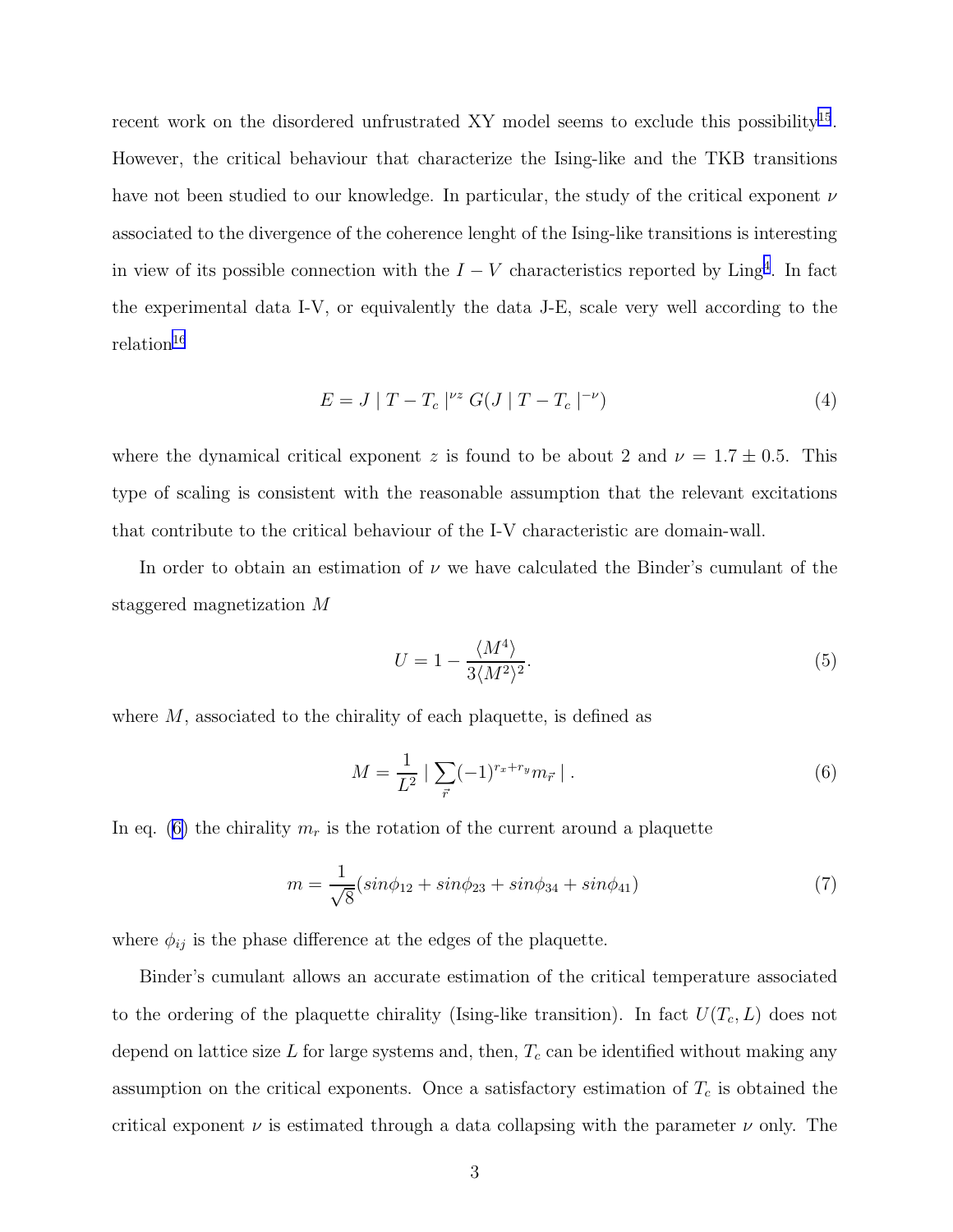Binder's cumulant U has been calculated by Monte Carlo (MC) simulations using a standard Metropolis dynamics. For each disorder configuration the mean value  $\langle M \rangle$  has been obtained averaging over  $4 \times 10^5$  MC sweeps after discarding the first  $10^5$  for equilibrating the system. Then the mean values are further averaged over a number of disorder configurations that range from 200 to 400 depending on lattice size and amount of disorder present in the system.

In Fig. 1) it is shown how the critical temperature  $T_c^{Z_2}$  can be extracted by using the MC estimations of  $U$  for different lattice sizes. In the case reported in the figure, if we exclude the smallest lattice size,  $L = 12$ , all the data cross about  $T_c^{Z_2} = 0.438 \pm 0.003$ . From this type of analysis it is, then, possible to follow  $T_c^{Z_2}$  as a function of the disorder (Fig.2)). The results confirm that  $T_c^{Z_2}$  decrease with increasing disorder going from  $T_c^{Z_2} = 0.452 \pm 0.002$ for the case without disorder  $(\phi_m = 0)$  to  $T_c^{Z_2} = 0.350 \pm 0.005$  for the case with largest disorder studied ( $\phi_m = 0.245$ ). The results are in qualitative agreement with those reported by Choi et al.[14](#page-6-0). For larger values of the disorder preliminar results seems to suggest a continous collaps of  $T_c^{Z_2}$ . In Figs. 3a) and 3b) we show Binder's cumulant U as a function of  $|T-T_c^{Z_2}| L^{1/\nu}$  for two values of  $\phi_m$ . By using the estimated values of  $T_c^{Z_2}$  at  $\phi_m = 0.098$ and  $\phi_m = 0.196$  we see that the best data collapsing is obtained for  $\nu = 0.9 \pm 0.2$  in the case of lower disorder and for  $\nu = 1.7 \pm 0.2$  in the other case. Even if the numerical errors do not allow a very accurate estimation of  $\nu$  it is very clear that already for very weak disorder ( $\phi_m > 0.19$ ) the critical exponent is quite different from that expected in the Ising model ( $\nu = 1$ ) and from that suggested by Granato et al.<sup>[7](#page-5-0)</sup> in the case without disorder. Instead the value obtained is very close to that extracted from the  $I - V$  characteristics<sup>[4](#page-5-0)</sup>. It is also interesting to note that a very similar value is obtained in the 2d XY spin glass that has a critical temperature  $T_c^{Z_2} = 0.17 \text{ m}$  $T_c^{Z_2} = 0.17 \text{ m}$  $T_c^{Z_2} = 0.17 \text{ m}$  The same analysis for  $\phi_m = 0$  and  $\phi_m = 0.245$ gives clearly  $\nu \approx 1$  and  $\nu \approx 1.7$ , respectively. On the other hand for the intermediate value  $\phi_m = 0.147$  the data are not able to clearly exclude either  $\nu \simeq 1$  or  $\nu \simeq 1.7$ ; larger lattices and more MC sweeps are needed to reach a satisfactory estimation of  $\nu$ . These results indicate the existence of a threshold disorder above which  $\nu$  changes from 1 to 1.7. The value of the threshold can be, then, estimated to be  $\phi_m \simeq 0.19$  but it must be understood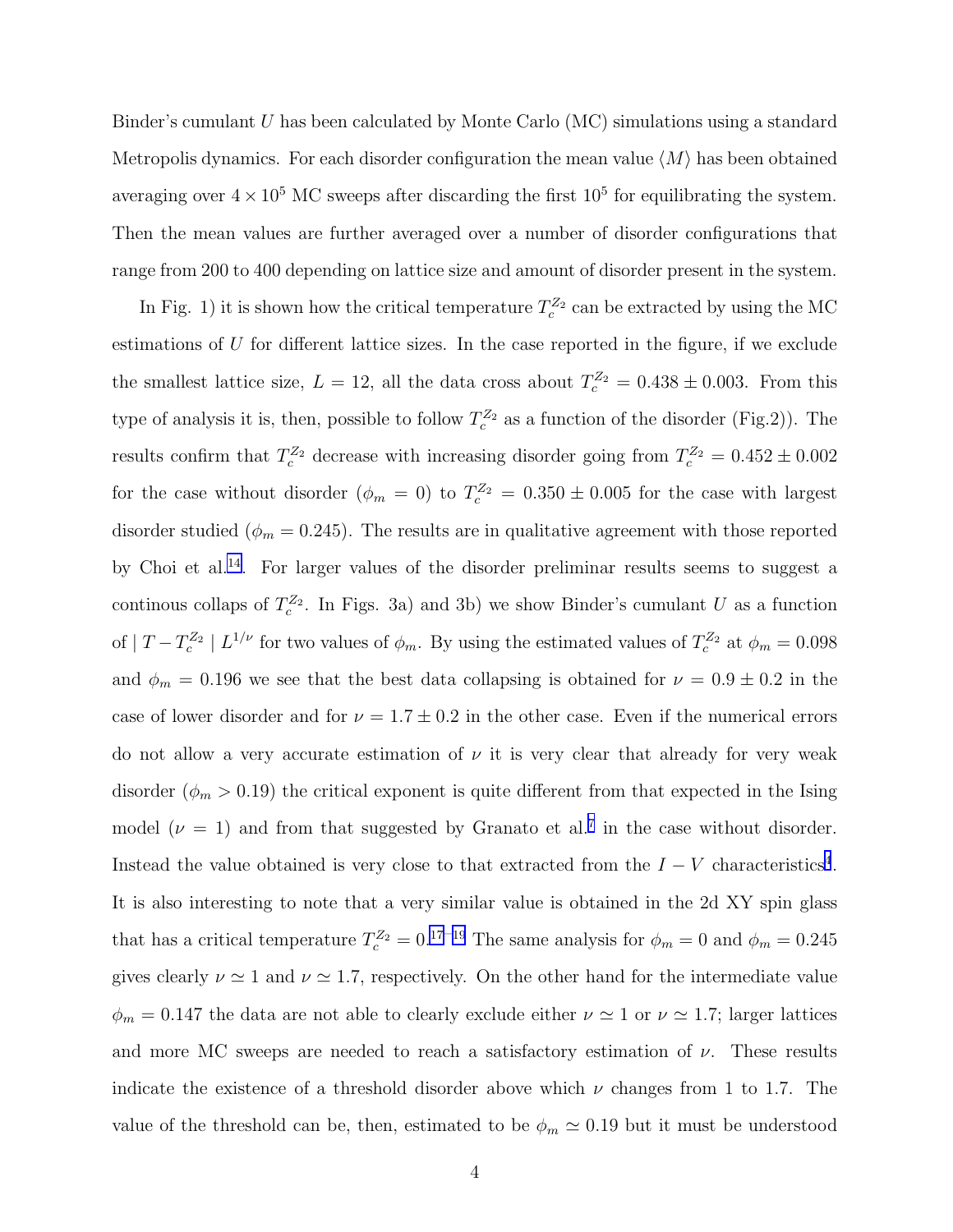<span id="page-4-0"></span>as an upper limit.

As in the FFXY model we expect the system to present a jump in the helicity modulus at temperature lower or equal to  $T_c^{Z_2}$ . In order to study this possibility we have calculated the helicity modulus that for the system studied takes the form

$$
\Gamma = \frac{J}{L^2} \left\{ -\frac{1}{k_B T} \langle \left( \sum_{\langle ij \rangle} \sin(\theta_i - \theta_j - A_{ij}) \hat{e}_{ij} \cdot \hat{x} \right)^2 \rangle + \langle \sum_{\langle ij \rangle} \cos(\theta_i - \theta_j - A_{ij}) (\hat{e}_{ij} \cdot \hat{x})^2 \rangle + \frac{1}{k_B T} \langle \sum_{\langle ij \rangle} \sin(\theta_i - \theta_j - A_{ij}) \hat{e}_{ij} \cdot \hat{x} \rangle^2 \right\}
$$
\n(8)

where  $\hat{e}_{ij}$  and  $\hat{x}$  are the unitary vectors in the directions of the link  $i \mapsto j$  and  $\vec{x}$ , respectively. The symbol  $\langle \cdot \rangle$  indicates the average over the spin configurations. The elicity modulus Γ has to be averaged further over the disorder configurations to obtain the mean value Γ. Following the analysis developed for the XY model<sup>[20](#page-6-0)</sup> and extended to the FFXY model<sup>[9](#page-5-0)</sup> we can estimate the critical temperature  $T_c^{U(1)}$  by using the following ansatz for the size dependence of Γ

$$
\frac{\pi \overline{\Gamma}}{2T_c} = \overline{\Gamma}_0 + \frac{1}{2(\ln L + \ln l_0)}\tag{9}
$$

where  $\overline{\Gamma_0} = 1$  corresponds to the universal jump expected at the critical temperature in a KTB transition. This critical scaling, being based on the mapping between a neutral Coulomb gas and a XY model, is valid only if the transition is of KTB type. Therefore eq. (9) can be used as a test for the existence of a standard KTB transition.

In Figs. 4a) and 4b) we show the results of this analysis for two different values of the disorder. In both cases it is not possible to obtain a satisfactory fit of the data by using eq. (9) with  $\overline{\Gamma}_0 = 1$ . However, a more accurate data analysis shows that a satisfying fitting of the data can be obtained assuming a helicity modulus jump larger than the universal value. From such an analysis we get  $T_c^{U(1)} = 0.43 \pm 0.003$  and  $\overline{\Gamma}_0 = 1.2$  for  $\phi_m = 0.098$ and  $T_c^{U(1)} = 0.38 \pm 0.003$  and  $\overline{\Gamma}_0 = 1.7$  for  $\phi_m = 0.196$ . In both cases the fitting parameter  $l_0$  takes the same value found in the FFXY model without disorder,  $l_0 = 0.27$ ,<sup>[9](#page-5-0),[13](#page-6-0)</sup> and  $T_c^{U(1)}$  is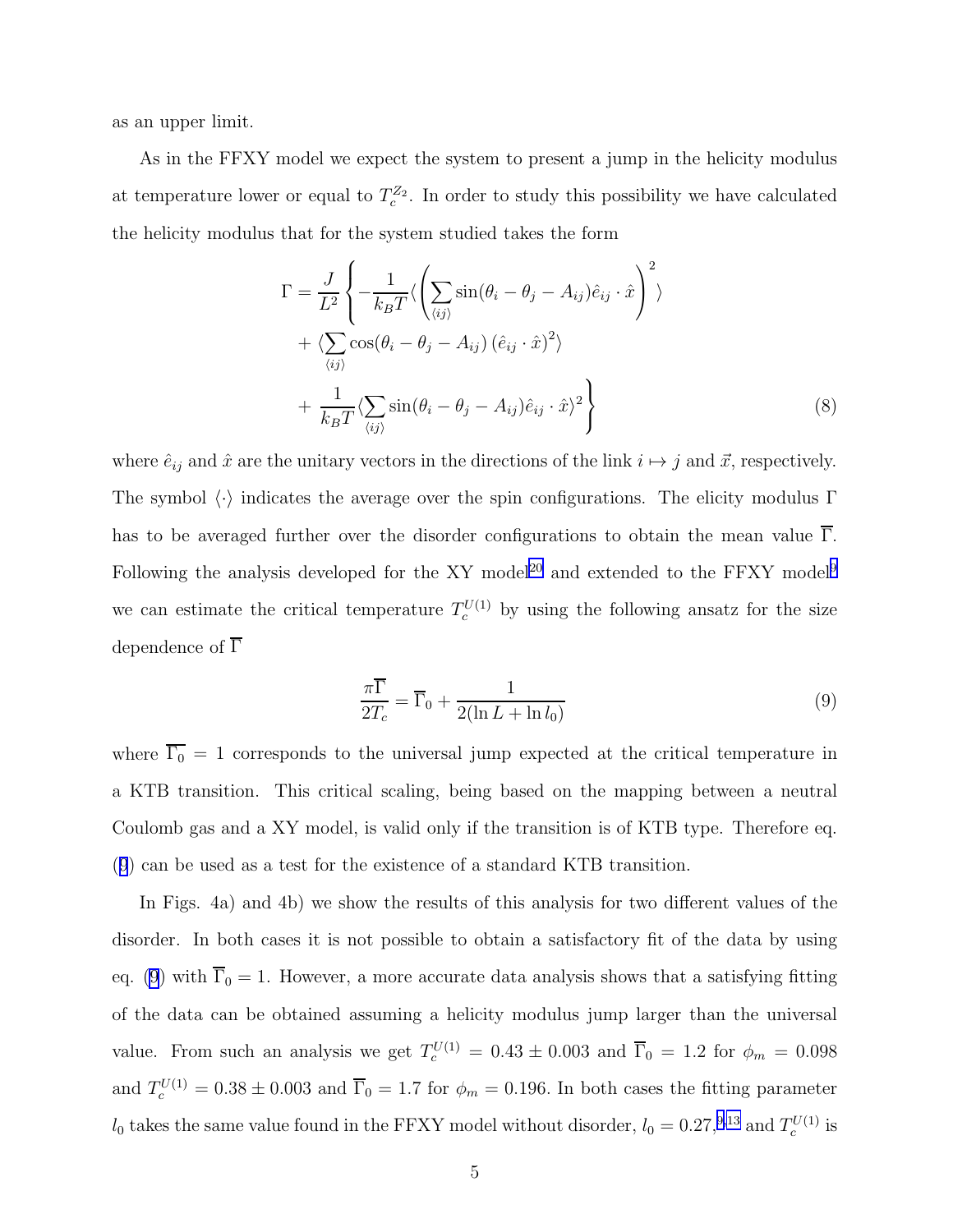<span id="page-5-0"></span>slightly smaller than  $T_c^{Z_2}$  even if the estimated numerical error does not rule out  $T_c^{U(1)} = T_c^{Z_2}$ in the case of lowest disorder  $(\phi_m = 0.098)^{21}$  $(\phi_m = 0.098)^{21}$  $(\phi_m = 0.098)^{21}$  This analysis shows that the only way to fit the data with eq.([9\)](#page-4-0) is to assume a larger helicity modulus jump and this is an indication that the transition associated to this jump is not a KTB transition.

Summarizing we have calculated, by MC simulations, the critical temperature and the critical exponent  $\nu$  associated to the chiral degree of freedom in a disordered FFXY model. Unexpected we find that the critical exponent  $\nu$  already for very weak disorder becomes equal to the value found in the XY spin glass, i.e.  $\nu \approx 1.7$ . Correspondently, the helicity modulus jump becomes larger than the universal value expected in KTB transition. Finally, we note that the value obtained for  $\nu$  is in agreement with recent results in Josephson wire networks.<sup>4</sup>

- <sup>1</sup> J. Villain, J. Phys. C 10, 4793 (1977)
- <sup>2</sup> T.C. Halsey, J. Phys. C 18, 2437 (1985)
- $3$  For a review see: Physica B 222, 253 (1996)
- $4$  X.S. Ling, et al. Phys. Rev. Lett. 76, 2989 (1996)
- $^5$  E. Granato and M.P. Nightingale, Phys. Rev. B  $\bf{48},\,7438$  (1993)
- <sup>6</sup> S. Teitel and C. Jayaprakash, Phys. Rev. B 27, 598 (1983); Phys. Rev. Lett. 51, 199 (1983)
- <sup>7</sup> Jooyoung Lee, J.M. Kosterlitz and E. Granato, Phys. Rev. B 43, 11531 (1991)
- $8$  G. Ramirez-Santiago and J.V. José, Phys. Rev. B 49, 9567 (1994)
- <sup>9</sup> P. Olsson, Phys. Rev. Lett. **75**, 2758 (1995)
- $10$  G. Grest, Phys. Rev. B 39, 9267 (1989)
- <sup>11</sup> P. Olsson, Phys. Rev. B 55, 3585 (1997)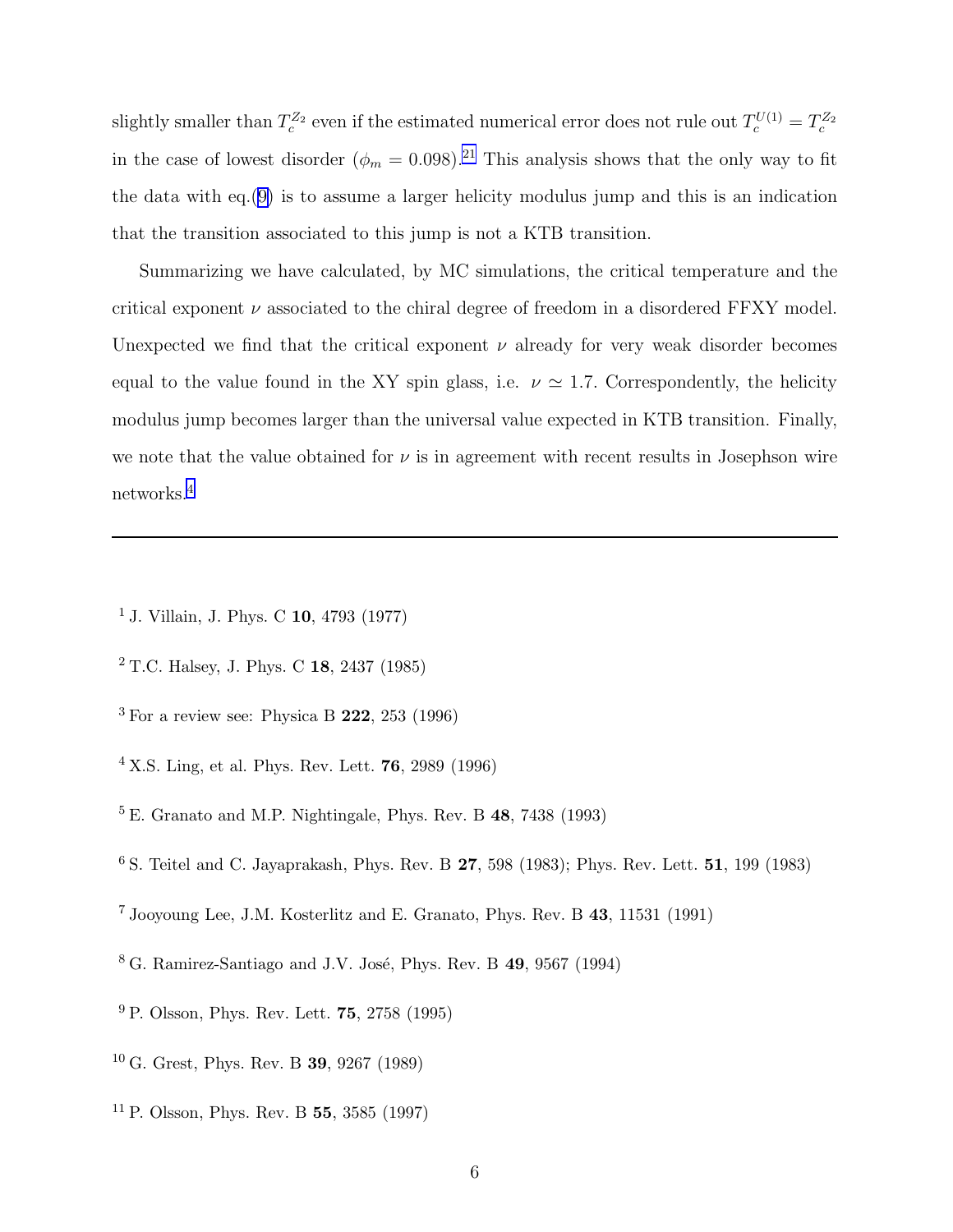- <span id="page-6-0"></span><sup>12</sup> E. Granato and J.M. Kosterlitz, Phys. Rev. Lett. **62**, 823 (1989); Phys. Rev. B **33**, 6533 (1986)
- $13$  V. Cataudella and M. Nicodemi, Physica A 233, 293 (1996)
- <sup>14</sup> M.Y. Choi, J.S. Chung, and D. Stroud, Phys. Rev. B 35, 1669 (1987)
- <sup>15</sup> Stefan Scheidl Phys. Rev. B 55, 457 (1997); M.C. Cha and H.A. Fertig, Phys. Rev. Lett. 74, 4867(1995)
- <sup>16</sup> D.S. Fisher, M.P.A. Fisher and D. Huse, Phys. Rev. B43 , 130 (1991)
- <sup>17</sup> H.S. Bokil and A.P. Young, J. Phys. A 29, L89 (1996)
- <sup>18</sup> H. Kawamura and M. Tanemura, Phys. Rev. B 36, 7177 (1987 )
- <sup>19</sup> P. Ray and M.A. Moore, Phys. Rev. B 45, 5361 (1992 )
- <sup>20</sup> H. Weber and P. Minnhagen, Phys. Rev. B 37, 5986 (1988)
- <sup>21</sup> The estimated values of  $T_c^{U(1)}$  and  $T_c^{TKB}$  show that increasing the degree of disorder in the system the difference betwwen the two critical temperatures increases. This is in agreement with the results reported by Granato and Kosterlitz<sup>[12](#page-5-0)</sup>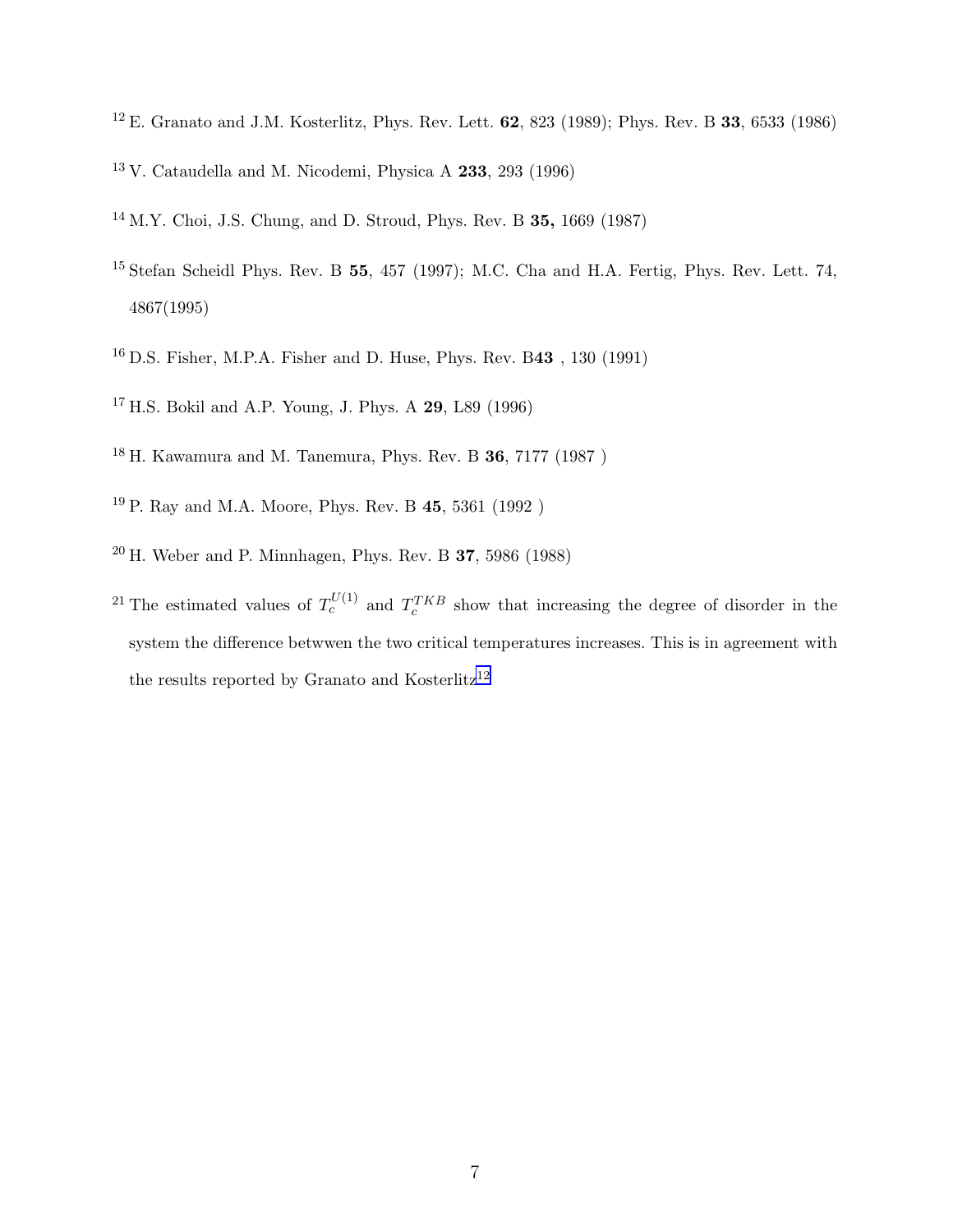## FIGURE CAPTIONS

- Fig. 1 The Binder's cumulant U (see eq.([5\)](#page-2-0)) vs. temperature T for different sizes L. At the critical temperature  $U$  does not depend on  $L$  for large  $L$ .
- Fig. 2 The critical temperature  $T_c^{Z_2}$  as a function of the parameter  $\phi_m$  that controls the degree of disorder present in the system. The continous cirve is a guide for the eye only.
- Fig. 3 The Binder's cumulant (see eq.[\(5](#page-2-0))) as a function of  $(T T_c^{Z_2})L^{(1/\nu)}$  for two values of the parameter that controls the disorder  $\phi_m$ . In Fig.3a) the data for  $\phi_m = 0.098$  are reported having choosen  $T_c^{Z_2} = 0.438$  and  $\nu = 1$ . In Fig.3b) the data for  $\phi_m = 0.196$ are reported having choosen  $T_c^{Z_2} = 0.395$  and  $\nu = 1.7$ . Temperature is in units of  $k_B/J$ .
- Fig. 4 The scaled helicity modulus  $\frac{\pi \Gamma}{2T_c}$  as a function of ln L for two values of the parameter that controls the disorder  $\phi_m$ . In Fig.4a) the data for  $\phi_m = 0.098$  and  $T = 0.45, 0.44, 0.43, 0.42$  (from below to the top) are reported. The best fit is given by the full curve that corresponds to eq.([9\)](#page-4-0) with  $\overline{\Gamma}_0 = 1.2$  and  $l_0 = 0.27$ . In Fig.4b) the data for  $\phi_m = 0.196$  and  $T = 41, 39, 38, 37$  (from below to the top) are reported. The best fit is given by the full curve that corresponds to eq.[\(9](#page-4-0)) with  $\overline{\Gamma}_0 = 1.7$  and  $l_0 = 0.27$ .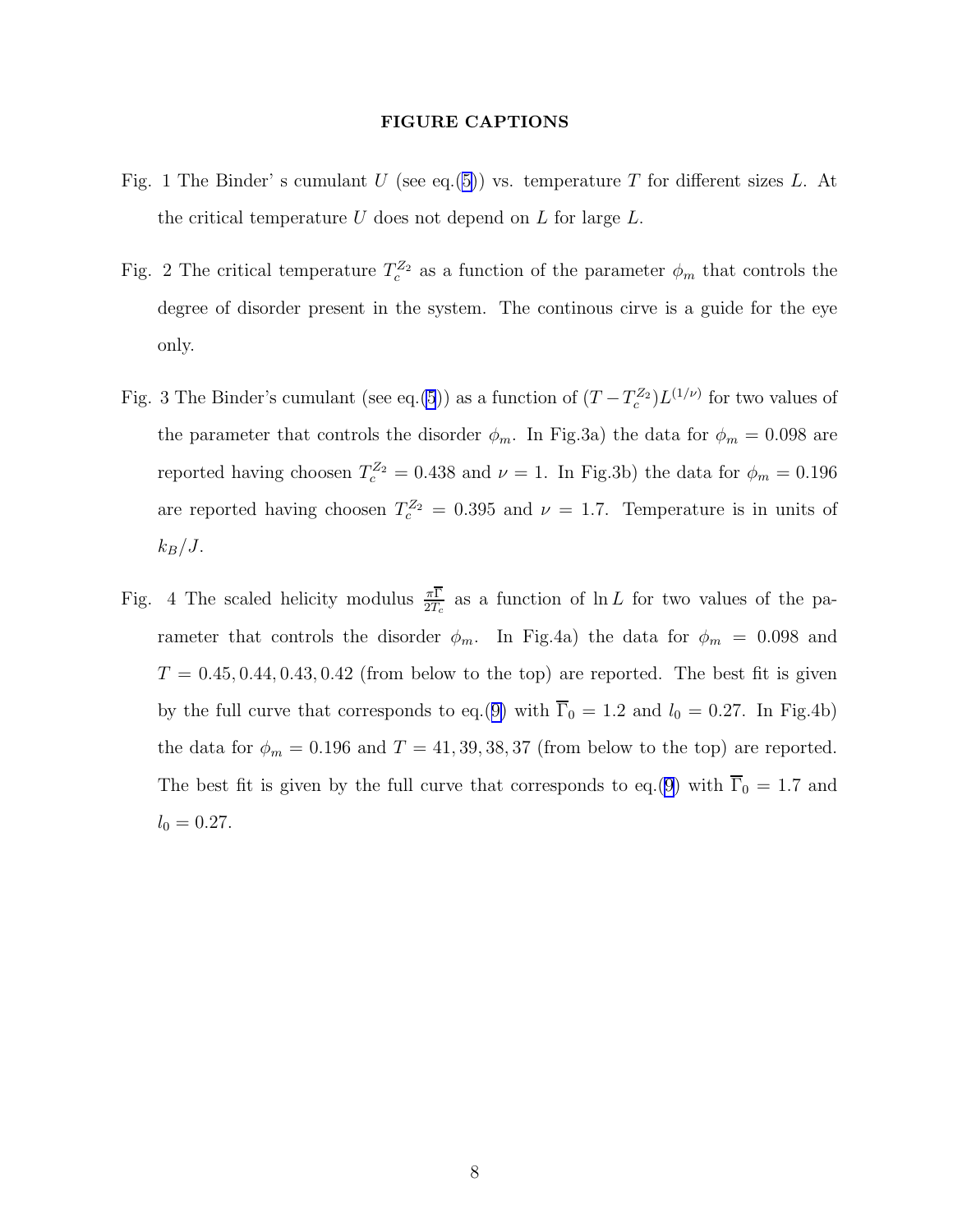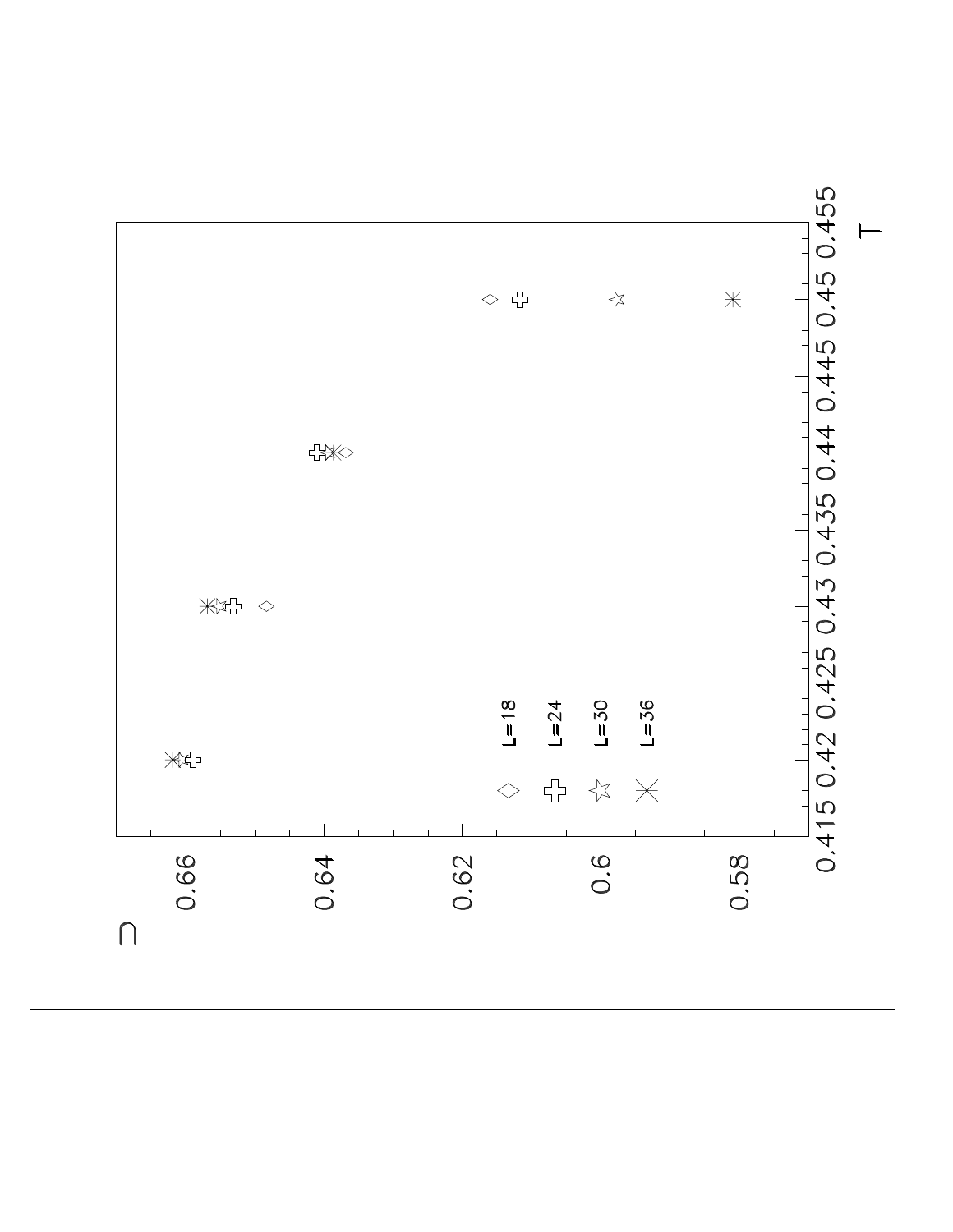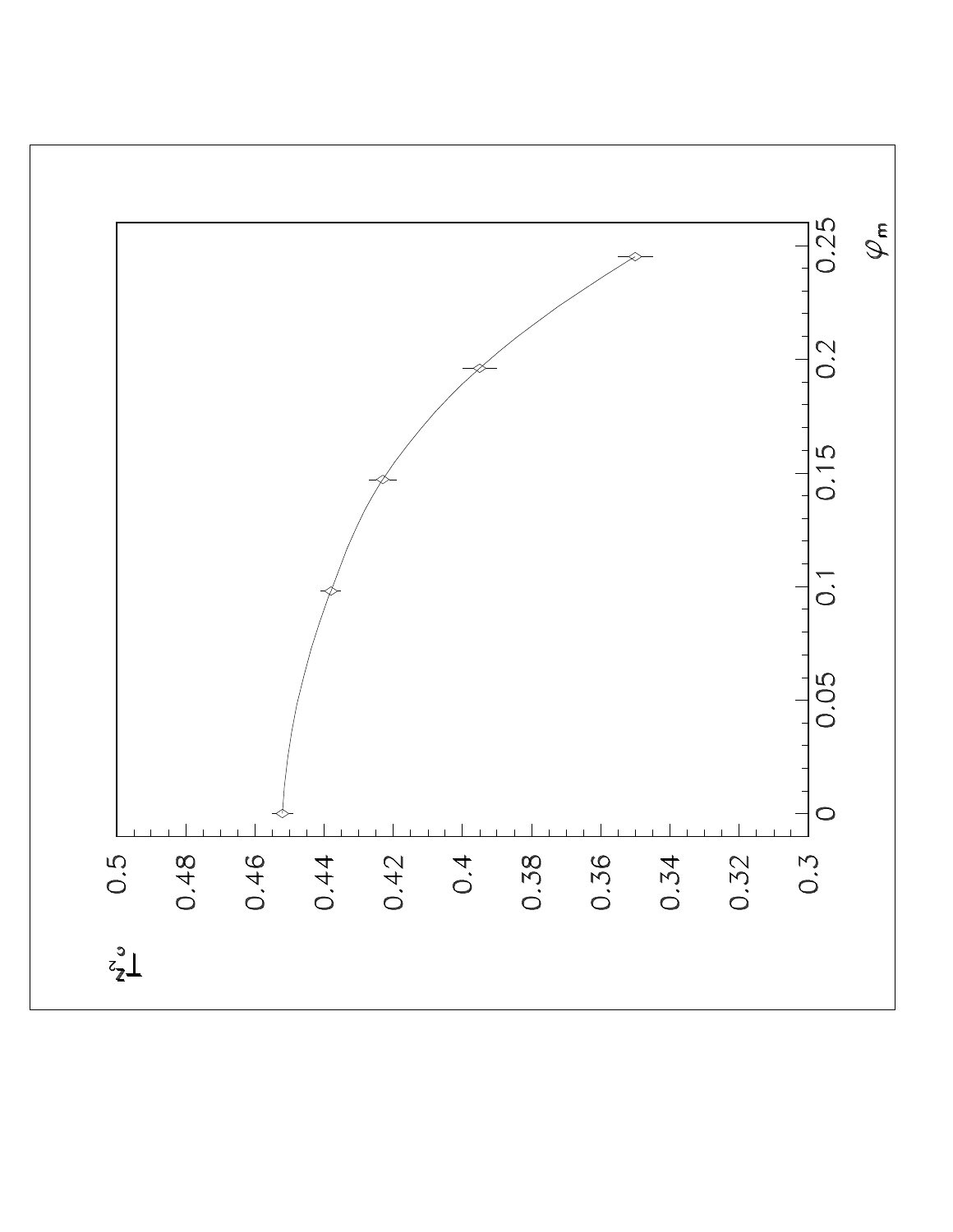